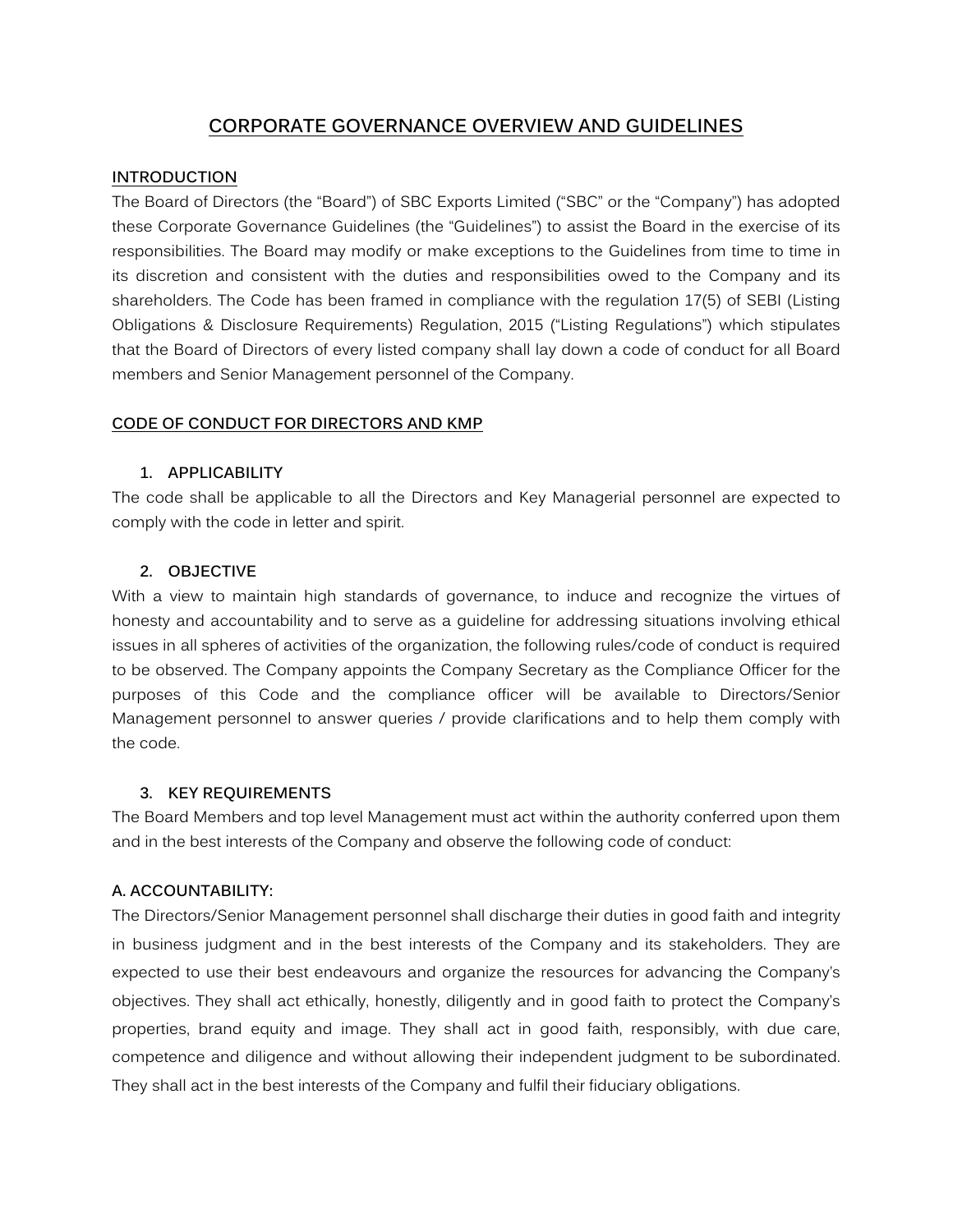# **B. CONFLICT OF INTEREST:**

Directors/Senior Management personnel shall not engage in any business, relationship or activity, which may be in conflict with the interests of the Company. Notwithstanding anything contain herein, an Independent / Non- Executive Director shall have the full liberty to pursue his/ her independent professional/ business/ employment activities and/ or to assume office(s) of director/ trustee. It may be noted that conflicts may arise in many situations and it is not possible to cover every possible conflict situation and at times, it will not be easy to distinguish between proper and improper activity. Below are the common circumstances that may lead to a conflict of interest, actual or potential: –

a) They should not engage in any activity/employment that interferes with the performance or responsibility to the Company or is otherwise in conflict with or prejudicial to the Company.

b) They and their immediate families should generally refrain from investments in such companies/ entities whereby their responsibility to the Company is compromised.

c) They should avoid conducting Company business with a relative or with a firm/company in which a relative/related party is associated in any significant role. If such related party transaction is unavoidable, it must be fully disclosed to the board of the Company. Transactions/ dealing done on arm's length basis shall not be considered to be conflict of interest.

# **C. COMPLIANCE**

All applicable laws, rules and regulations shall be complied with. In order to assist the Company in promoting lawful and ethical behaviour, any possible violation of laws, rules, regulations or the code of conduct shall be reported to the Board of Directors through the Company Secretary.

# **D. OTHER DIRECTORSHIPS:**

The Directors must disclose their Directorship, Committee membership on the Board of other companies and substantial shareholding in other companies to the Board on an ongoing basis.

# **E. CONFIDENTIALITY:**

Any information concerning the Company's business, performance, its customers, suppliers, etc., which is not in the public domain and to which the Directors/Senior Management personnel have access or possesses such information must be considered confidential and held in confidence, unless authorized to do so and when disclosure is required under any law. No Director /Senior Management personnel shall provide any information either formally or informally, to the press or any other publicity media, unless specially authorized. Confidential information includes but not restricted to:

- a) Information not yet released to the public;
- b) Unpublished company strategy;
- c) Current or future R&D programs, technical breakthroughs and/or inventions;
- d) Investments, planned mergers or acquisitions;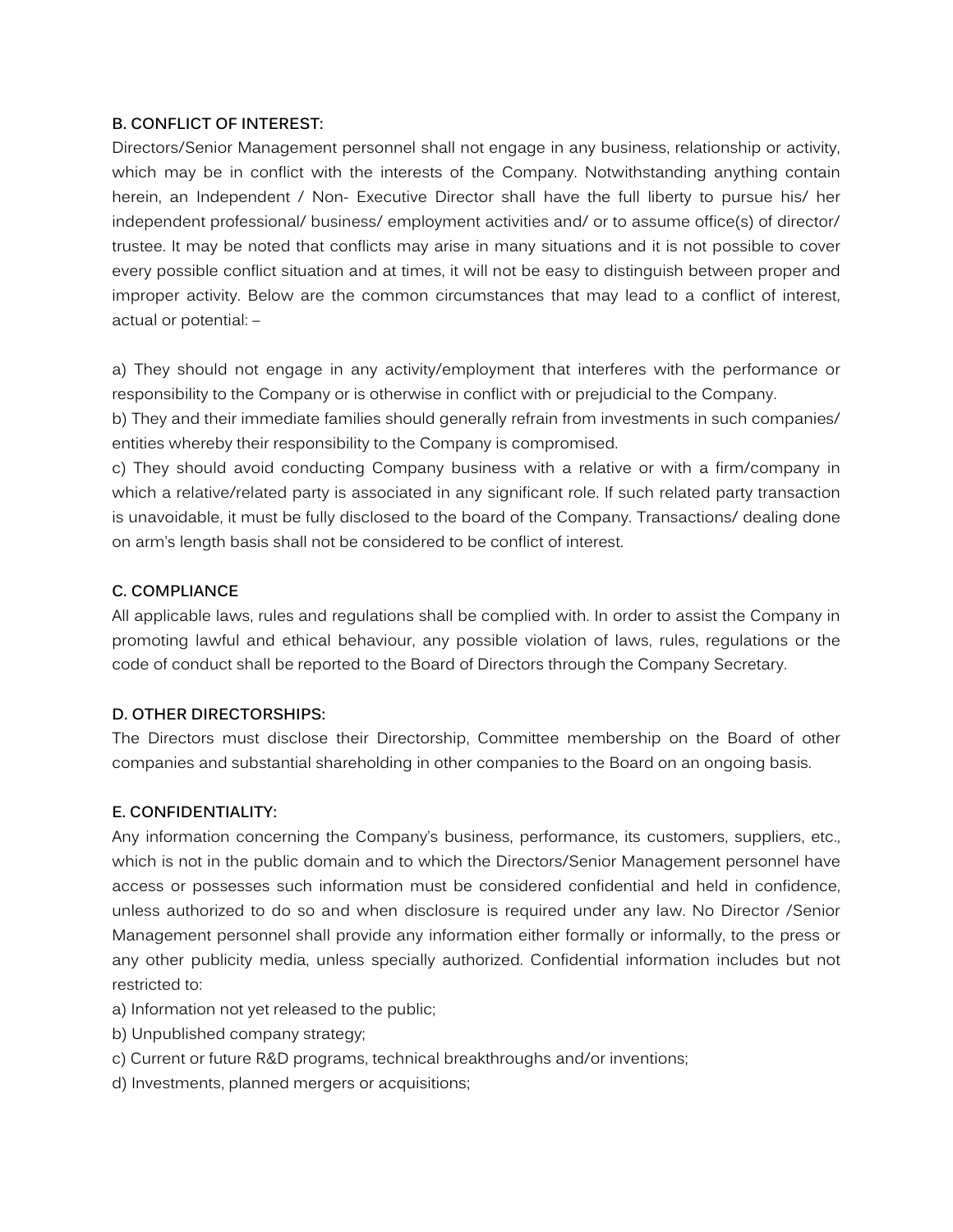- e) Information received from customers or partners;
- f) Unpublished financial data either actual or forecasted;
- g) Employee information.

#### **F. INSIDER TRADING:**

Director/Key Management personnel shall not derive benefit or assist others to derive benefit by giving investment advice based on unpublished price sensitive information (defined in SEBI (Prohibition of Insider Trading) Regulations, 2015) about the company and therefore constituting insider information. All Directors/Key Management Personnel shall comply with SEBI (Prohibition of Insider Trading) Regulations, 2015 and insider trading policy of the Company.

#### **G. CONSUMER / INVESTOR FOCUS:**

The Directors/Senior Management personnel shall focus on customer/ investor satisfaction. They shall ensure that the communications given are accurate and truthful and do not deliberately omit important facts or shall not be of misleading nature.

#### **H. TEAMWORK AND SPIRIT:**

The principles of mutual trust, teamwork and spirit shall be appreciated and maintained. Best efforts shall be made to contribute to an environment that builds confidence and empowers people through personal and professional growth. They shall attempt that the teams grow together through collaborative working, skills development and knowledge sharing and learning from each other. Employees being invaluable assets shall be motivated to achieve higher goals.

#### **I. FINANCIAL RECORD KEEPING & REPORTING:**

It is critical to ensure that all transactions are properly identified, analyzed and recorded. Regardless of whether a Director/Senior Management person is directly involved in financial reporting or accounting, most come into contact with financial transactions directly or in directly. All reasonable efforts are expected to ensure that all business records and reports are accurate, complete and reliable.

#### **J. PERIODIC REVIEW:**

Once in every year or upon revision of this Code, every Director and Senior Management personnel must accord consent to comply with revised Code. New Directors and New Senior Management personnel shall accord their consent while joining the Board and Company.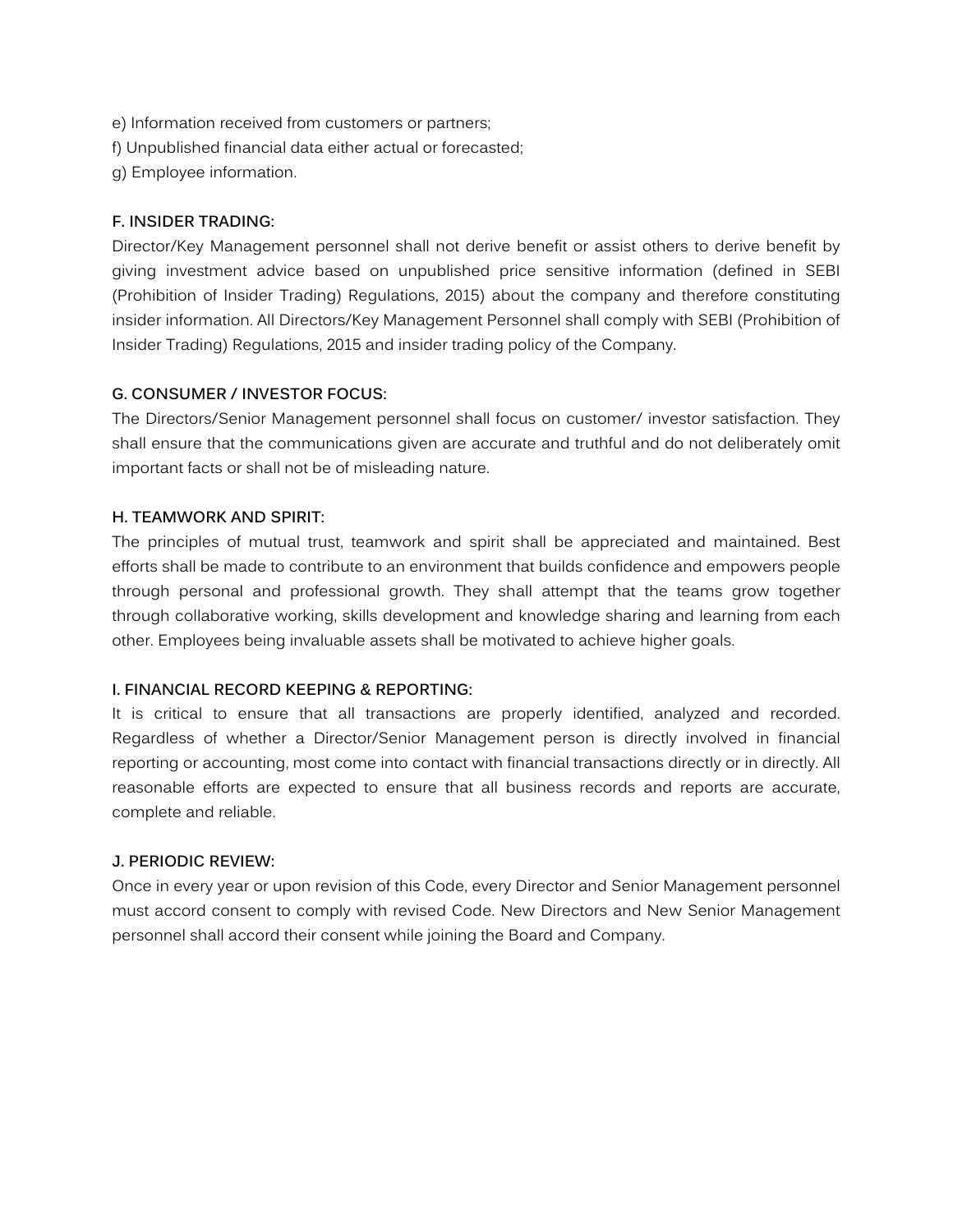#### **4. DUTIES OF DIRECTORS:**

Without limiting the details of the duties mentioned in the Companies Act, 2013, the Listing Regulations, SEBI (Prohibition of Insider Trading) Regulations, 2015 and the Code of Conduct for Prevention of Insider Trading framed there under and other applicable laws, the duties of a director are as under: In terms of Section 166 of the Companies Act, 2013, a director shall:

a) Act in accordance with the articles of the Company;

b) act in good faith in order to promote the objects of the Company for the benefit of its members as a whole, and in the best interests of the Company, its employees, the shareholders, the community and for the protection of environment;

c) Exercise his duties with due and reasonable care, skill and diligence and shall exercise independent judgment;

d) not involve in a situation in which he may have a direct or indirect interest that conflicts, or possibly may conflict, with the interest of the Company;

e) not achieve or attempt to achieve any undue gain or advantage either to himself or to his relatives, partners, or associates and if such director is found guilty of making any undue gain, he shall be liable to pay an amount equal to that gain to the Company;

f) Shall not assign his office and any assignment so made shall be void. Further in terms of para III (Duties) of Schedule IV of Companies Act, 2013, the Independent Directors shall:

a) undertake appropriate induction and regularly update and refresh their skills, knowledge and familiarity with the Company;

b) seek appropriate clarification or amplification of information and, where necessary, take and follow appropriate professional advice and opinion of outside experts at the expense of the Company;

c) strive to attend all meetings of the Board of Directors and of the Board committees of which he is a member;

d) participate constructively and actively in the committees of the Board in which they are chairpersons or members;

e) strive to attend the general meetings of the Company;

f) where they have concerns about the running of the Company or a proposed action, ensure that these are addressed by the Board and, to the extent that they are not resolved, insist that their concerns are recorded in the minutes of the Board meeting;

g) keep themselves well informed about the Company and the external environment in which it operates;

h) not to unfairly obstruct the functioning of an otherwise proper Board or committee of the Board;

i) pay sufficient attention and ensure that adequate deliberations are held before approving related party transactions and assure themselves that the same are in the interest of the Company;

j) ascertain and ensure that the Company has an adequate and functional vigil mechanism and to ensure that the interests of a person who uses such mechanism are not prejudicially affected on account of such use;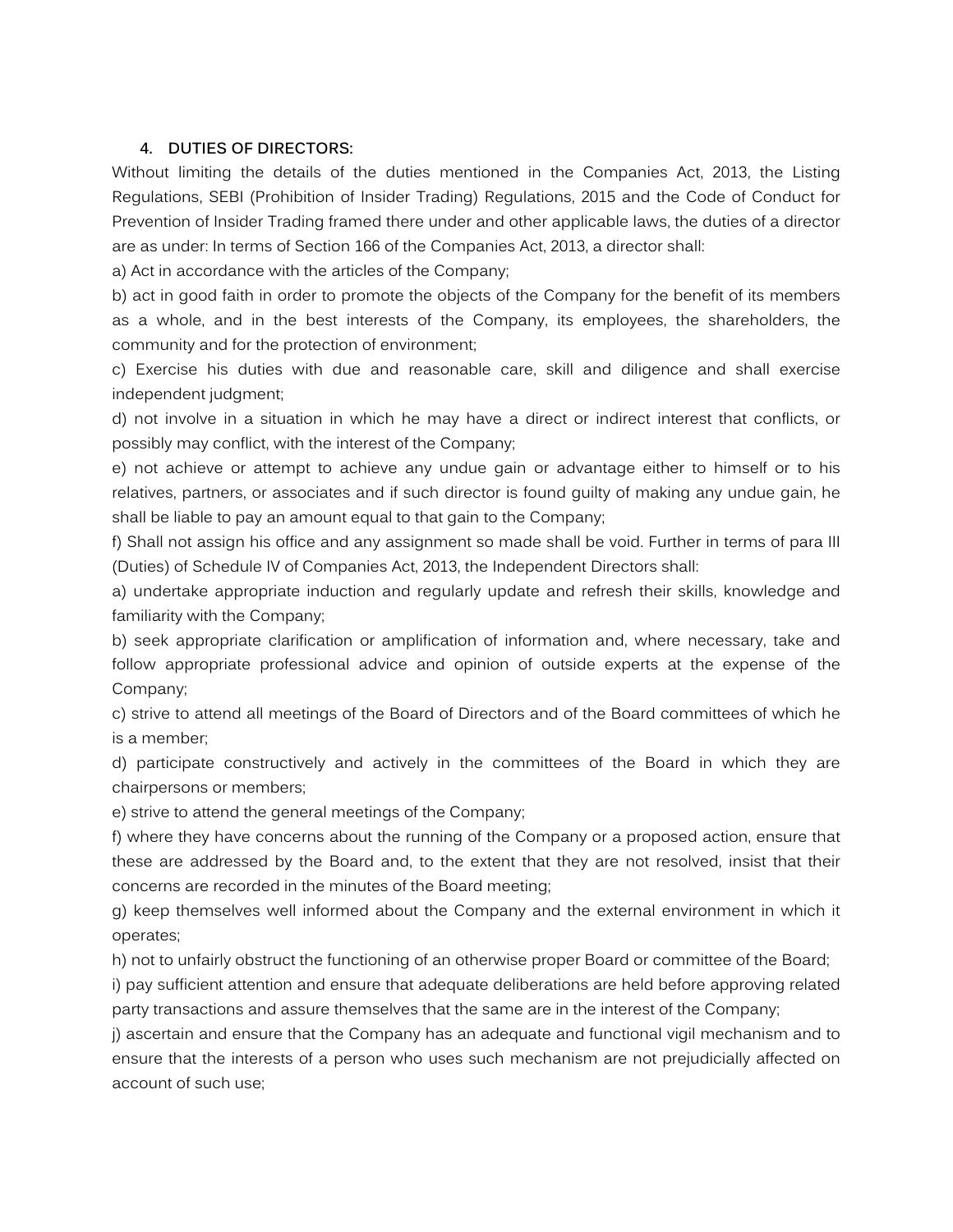k) report concerns about unethical behaviour, actual or suspected fraud or violation of the Company's code of conduct or ethics policy;

l) acting within his authority, assist in protecting the legitimate interests of the Company, shareholders and its employees;

m) not disclose confidential information, including commercial secrets, technologies, advertising and sales promotion plans, unpublished price sensitive information, unless such disclosure is expressly approved by the Board or required by law.

Notwithstanding anything contained in the Companies Act, 2013, an independent director or a nonexecutive director (not being promoter or key managerial personnel), shall be held liable, only in respect of such acts of omission or commission by the Company which had occurred with his knowledge, attributable through business processes, and with his consent or connivance or where he had not acted diligently.

# **5. COMPLIANCE WITH THE CODE:**

Once every year or upon revision of this code, every Director/ Senior Management person must acknowledge an understanding of the code and an affirmation that he/she has complied with the Code. New Directors/ Senior Management persons will acknowledge and affirm at the time of joining.

# **6. AMENDMENT/ MODIFICATION/ WAIVER:**

This code may be amended, modified, varied of waived by the Board as may be deemed necessary in the interests of the Company and subject to the provisions of applicable laws, regulations or guidelines. As a general policy, the Board will not grant waiver of this code.

## **7. REPORTING:**

While every Director/Senior Management person has to himself ensure compliance with this code, any instance of violation or possible violation of this code by the concerned Director/Senior Management person or by any other Director/ Senior Management person shall be immediately reported to the Board through the compliance officer. In case of any doubt as to the best course of action, the concerned Director/ Senior Management person should promptly contact the compliance officer.

# **8. CODE FOR INDEPENDENT DIRECTORS AS PER SCHEDULE IV READ WITH SECTION 149(8) OF THE COMPANIES ACT 2013**

The Code is a guide to professional conduct for independent directors. Adherence to these standards by independent directors and fulfilment of their responsibilities in a professional and faithful manner will promote confidence of the investment community, particularly minority shareholders, regulators and companies in the institution of Independent Directors.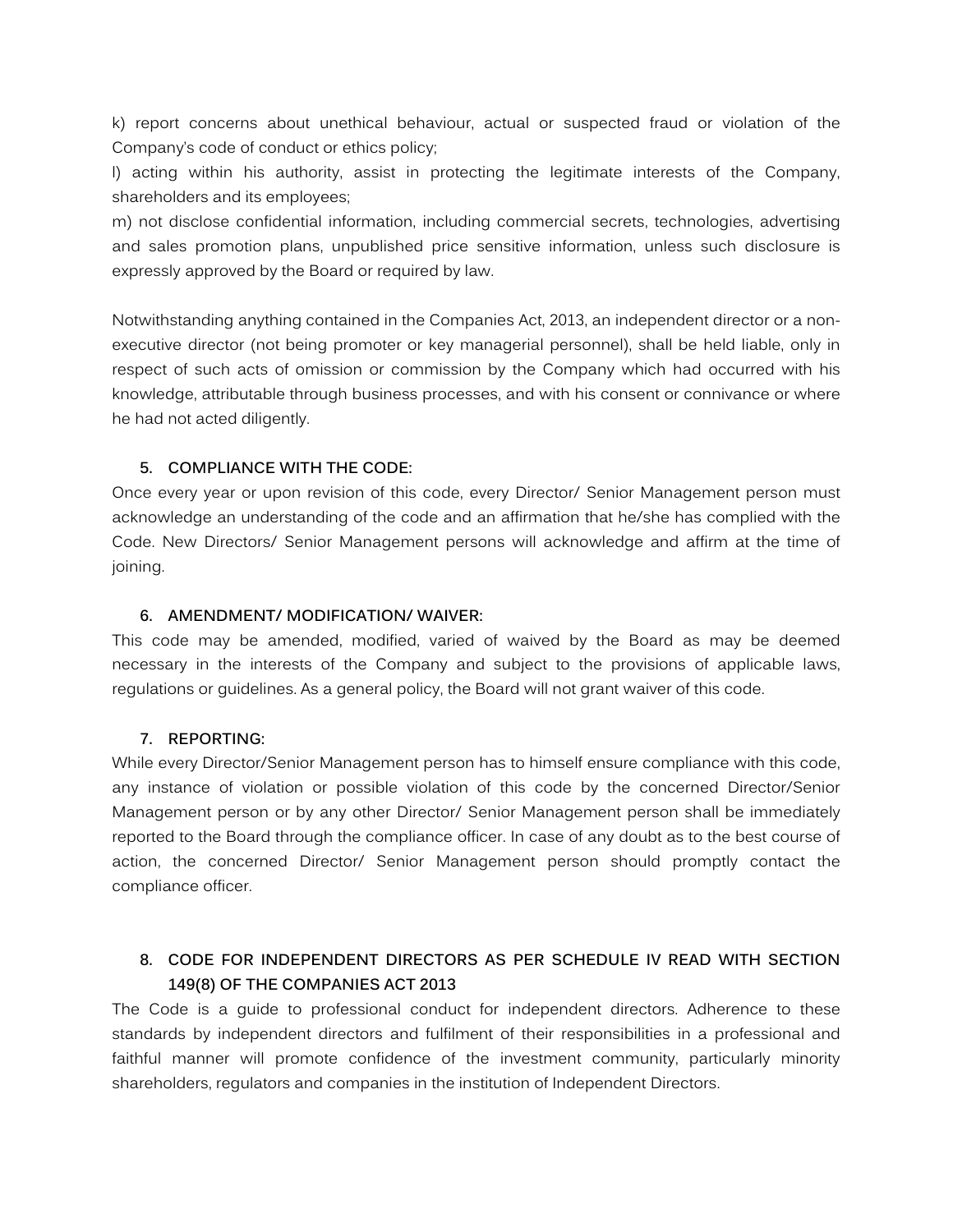# **I) GUIDELINES FOR PROFESSIONALCONDUCT**

An Independent Director shall:

a) uphold ethical standards of integrity and probity;

b) act objectively and constructively while exercising his duties;

c) exercise his responsibilities in a bona fide manner in the interest of the Company;

d) devote sufficient time and attention to his professional obligations for informed and balanced decision making;

e) not allow any extraneous considerations that will vitiate his exercise of objective;

f) exercise independent judgment in the paramount interest of the Company as a whole, while concurring in or dissenting from the collective judgment of the Board in its decision making;

g) not abuse his position to the detriment of the Company or its shareholders or for the purpose of gaining direct or indirect personal advantage or advantage for any associated person;

h) refrain from any action that would lead to loss of his independence; where circumstances arise which make an independent Director lose his independence, the independent Director must immediately inform the Board accordingly; and

i) assist the Company in implementing the best corporate governance practices.

# **II) ROLE AND FUNCTIONS:**

The independent Directors shall:

a) Help in bringing an independent judgment to bear on the Board's deliberations especially on issues of strategy, performance, risk management, resources, key appointments and standards of conduct;

b) bring an objective view in the evaluation of the performance of board and management;

c) scrutinise the performance of management in meeting agreed goals and objectives and monitor the reporting of performance;

d) satisfy themselves on the integrity of financial information and that financial controls and the systems of risk management are robust and defensible;

e) safeguard the interests of all stakeholders, particularly the minority shareholders;

f) balance the conflicting interest of the stakeholders;

g) determine appropriate levels of remuneration of executive directors, key managerial personnel and senior management and have a prime role in appointing and where necessary recommend removal of executive directors, key managerial personnel and senior management;

h) moderate and arbitrate in the interest of the company as a whole, in situations of conflict between management and shareholder's interest.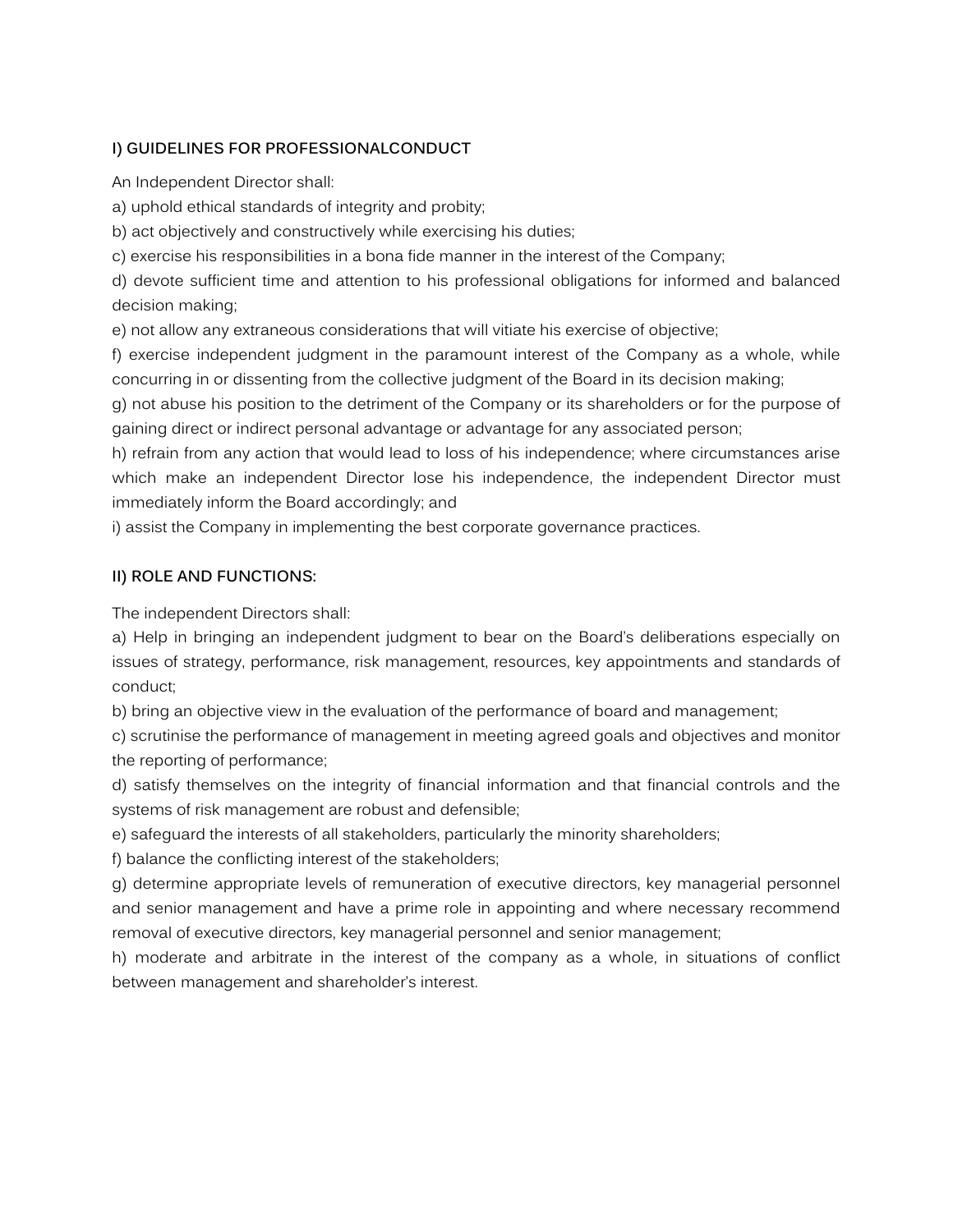## **III) DUTIES:**

The independent directors shall :

a) undertake appropriate induction and regularly update and refresh their skills, knowledge and familiarity with the company;

b) seek appropriate clarification or amplification of information and, where necessary, take and follow appropriate professional advice and opinion of outside experts at the expense of the company;

c) strive to attend all meetings of the Board of Directors and of the Board committees of which he is a member;

d) participate constructively and actively in the committees of the Board in which they are chairpersons or members;

e) strive to attend the general meetings of the company;

f) where they have concerns about the running of the company or a proposed action, ensure that these are addressed by the Board and, to the extent that they are not resolved, insist that their concerns are recorded in the minutes of the Board meeting;

g) keep themselves well informed about the company and the external environment in which it operates;

h) not to unfairly obstruct the functioning of an otherwise proper Board or committee of the Board;

i) pay sufficient attention and ensure that adequate deliberations are held before approving related party transactions and assure themselves that the same are in the interest of the company;

j) ascertain and ensure that the company has an adequate and functional vigil mechanism and to ensure that the interests of a person who uses such mechanism are not prejudicially affected on account of such use;

k) report concerns about unethical behaviour, actual or suspected fraud or violation of the company's code of conduct or ethics policy;

l) acting within his authority, assist in protecting the legitimate interests of the company, shareholders and its employees;

m) not disclose confidential information, including commercial secrets, technologies, advertising and sales promotion plans, unpublished price sensitive information, unless such disclosure is expressly approved by the Board or required by law.

## **IV) MANNER OF APPOINTMENT:**

a) Appointment process of independent directors shall be independent of the company management; while selecting independent directors the Board shall ensure that there is appropriate balance of skills, experience and knowledge in the Board so as to enable the Board to discharge its functions and duties effectively.

b) The appointment of independent director(s) of the company shall be approved at the meeting of the shareholders.

c) The explanatory statement attached to the notice of the meeting for approving the appointment of independent director shall include a statement that in the opinion of the Board, the independent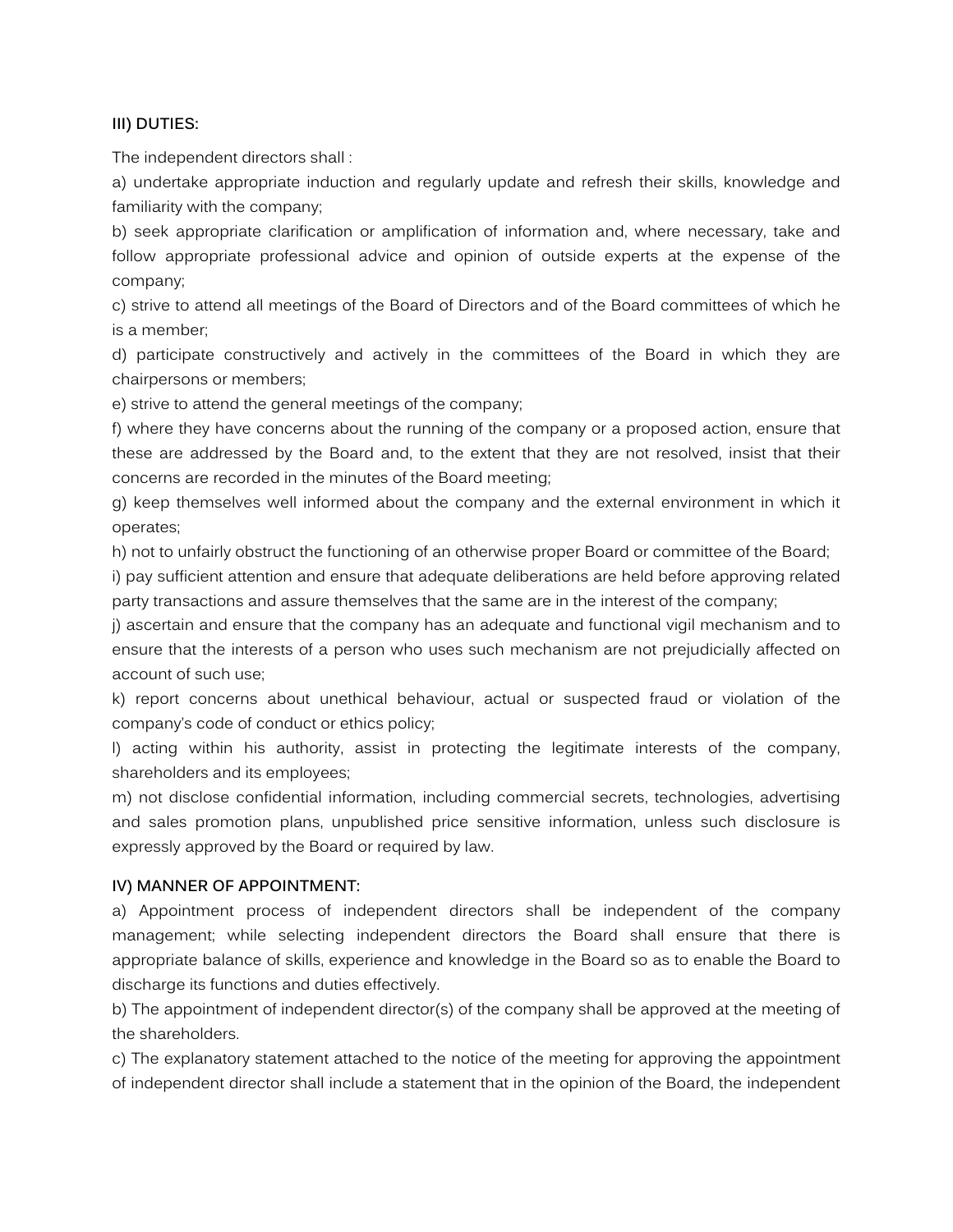director proposed to be appointed fulfils the conditions specified in the Act and the rules made thereunder and that the proposed director is independent of the management.

d) The appointment of independent directors shall be formalized through a letter of appointment, which shall set out :

i. the term of appointment;

ii. the expectation of the Board from the appointed director; the Board-level committee(s) in which the director is expected to serve and its tasks;

iii. the fiduciary duties that come with such an appointment along with accompanying liabilities;

iv. provision for Directors and Officers (D and O) insurance, if any;

v. the Code of Business Ethics that the company expects its directors and employees to follow;

vi. the list of actions that a director should not do while functioning as such in the company; and

vii. the remuneration, mentioning periodic fees, reimbursement of expenses for participation in the Boards and other meetings and profit related commission, if any.

e) The terms and conditions of appointment of independent directors shall be open for inspection at the registered office of the company by any member during normal business hours.

f) The terms and conditions of appointment of independent directors shall also be posted on the company's website.

# **V) RE - APPOINTMENT:**

The re-appointment of independent director shall be on the basis of report of performance evaluation.

# **VI) RESIGNATION OR REMOVAL:**

a) The resignation or removal of an independent director shall be in the same manner as is provided in sections 168 and 169 of the Act.

b) An independent director who resigns or is removed from the Board of the company shall be replaced by a new independent director within a period of not more than one hundred and eighty days from the date of such resignation or removal, as the case may be.

c) Where the company fulfils the requirement of independent directors in its Board even without filling the vacancy created by such resignation or removal, as the case may be, the requirement of replacement by a new independent director shall not apply.

# **VII) SEPARATE MEETINGS:**

a) The independent directors of the company shall hold at least one meeting in a year, without the attendance of non-independent directors and members of management;

b) All the independent directors of the company shall strive to be present at such meeting;

c) The meeting shall:

i. review the performance of non-independent directors and the Board as a whole;

ii. review the performance of the Chairman of the company, taking into account the views of executive directors and non-executive directors;